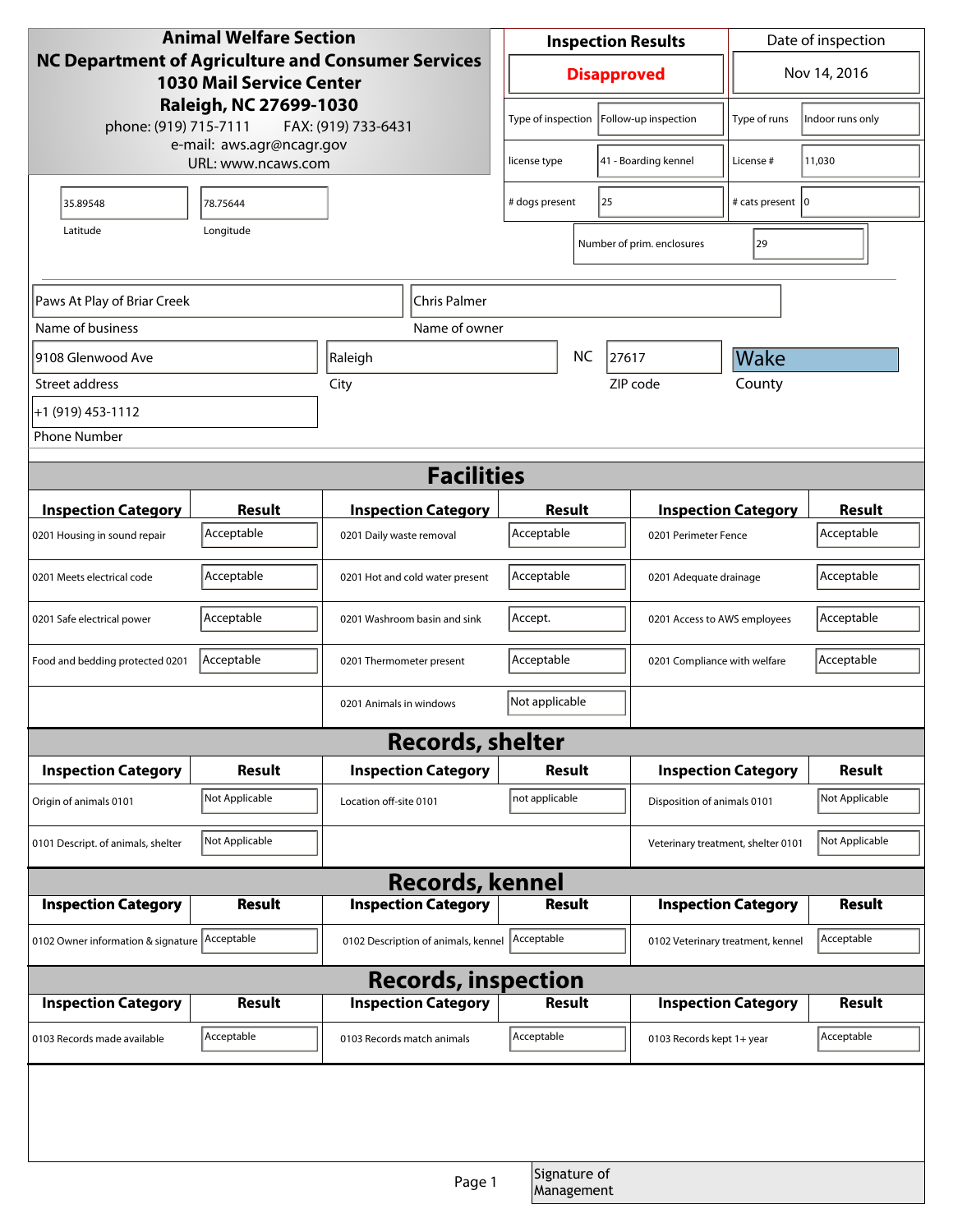| <b>Animal Welfare Section, NCDA&amp;CS</b>       |                |                                    | Date of inspection<br><b>Inspection Results</b> |                                    |                                |                |  |  |
|--------------------------------------------------|----------------|------------------------------------|-------------------------------------------------|------------------------------------|--------------------------------|----------------|--|--|
| Inspection Report, continued                     |                |                                    | Nov 14, 2016<br><b>Disapproved</b>              |                                    |                                |                |  |  |
| Paws At Play of Briar Creek                      |                | <b>Chris Palmer</b>                |                                                 | Raleigh                            |                                | <b>NC</b>      |  |  |
| <b>Indoor facilities</b>                         |                |                                    |                                                 |                                    |                                |                |  |  |
| <b>Inspection Category</b>                       | Result         | <b>Inspection Category</b>         | Result                                          | <b>Inspection Category</b>         |                                | Result         |  |  |
| 0202 Ambient temperature, indoor                 | Acceptable     | 0202 Ventilation, indoor           | Acceptable                                      | 0202 Lighting, indoor              |                                | Acceptable     |  |  |
| 0202 Imperv./Sanitary surf., indoor              | Acceptable     | 0202 Drainage, indoor              | Acceptable                                      |                                    |                                |                |  |  |
| <b>Outdoor facilities</b>                        |                |                                    |                                                 |                                    |                                |                |  |  |
| <b>Inspection Category</b>                       | Result         | <b>Inspection Category</b>         | Result                                          | <b>Inspection Category</b>         |                                | Result         |  |  |
| 0203 Impervious surfaces, outdoor                | Not Applicable | 0203 Housing, 1 per animal         | Not Applicable                                  | 0203 Protection from elements      |                                | Not Applicable |  |  |
| 0203 Owner advised, outdoor                      | Not Applicable | 0203 Drainage, outdoor             | Not Applicable                                  |                                    |                                |                |  |  |
| <b>Primary enclosures</b>                        |                |                                    |                                                 |                                    |                                |                |  |  |
| <b>Inspection Category</b>                       | Result         | <b>Inspection Category</b>         | Result                                          | <b>Inspection Category</b>         |                                | <b>Result</b>  |  |  |
| 0204 Drainage prev. cross contam.                | Acceptable     | 0204 Fence height >= 5 feet        | Acceptable                                      | 0204 1:10 ratio, person: human     |                                | Acceptable     |  |  |
| 0204 Surf. impervious to moisture                | Acceptable     | 0204 Enclosure is escape proof     | Acceptable                                      | 0204 Cats, $>=$ 4 sq. ft. / adult  |                                | Not Applicable |  |  |
| 0204 Prevent contact with wood                   | Acceptable     | 0204 Solid resting surface         | Acceptable                                      |                                    | 0204 Cats, $<= 12$ / enclosure |                |  |  |
| 0204 Enclosures in sound repair                  | NOT ACCEPTABLE | 0204 Cats, raised resting surface  | Not Applicable                                  | 0204 Cats, 1 litter pan / 3 adults |                                | Not Applicable |  |  |
| 0204 Size of enclosure                           | Acceptable     | 0204 Dogs, supervision if > 4      | Acceptable                                      |                                    |                                |                |  |  |
| <b>Feeding</b>                                   |                |                                    |                                                 |                                    |                                |                |  |  |
| <b>Inspection Category</b>                       | <b>Result</b>  | <b>Inspection Category</b>         | Result                                          | <b>Inspection Category</b>         |                                | <b>Result</b>  |  |  |
| 0205 Feeding, 1x / day, adult                    | Acceptable     | 0205 Feeding, 1 bowl / adult       | Acceptable                                      | 0205 Feeding, commercial food      |                                | Acceptable     |  |  |
| 0205 Feeding, bowl in good repair                | Acceptable     | 0205 Feeding, quality food         | Acceptable                                      | 0205 Feeding, bowl is protected    |                                | Acceptable     |  |  |
| 0205 Feeding, 2x / day, young                    | Acceptable     |                                    |                                                 |                                    |                                |                |  |  |
| <b>Watering</b>                                  |                |                                    |                                                 |                                    |                                |                |  |  |
| <b>Inspection Category</b>                       | <b>Result</b>  | <b>Inspection Category</b>         | Result                                          |                                    |                                |                |  |  |
| 0206 Watering, continuous access                 | Acceptable     | 0206 Watering, bowl in good repair | Acceptable                                      |                                    |                                |                |  |  |
| Sanitation/Employees/Classification & Separation |                |                                    |                                                 |                                    |                                |                |  |  |
| <b>Inspection Category</b>                       | <b>Result</b>  | <b>Inspection Category</b>         | Result                                          | <b>Inspection Category</b>         |                                | <b>Result</b>  |  |  |
| 0207 Waste removal 2x / day                      | Acceptable     | 0207 Grounds overgrown             | Acceptable                                      | 0207 Young given social interact.  |                                | Acceptable     |  |  |
| 0207 Animals removed while clean                 | Acceptable     | 0207 Pest Control                  | Acceptable                                      | 0207 Species separated             |                                | Acceptable     |  |  |
|                                                  |                |                                    |                                                 |                                    |                                |                |  |  |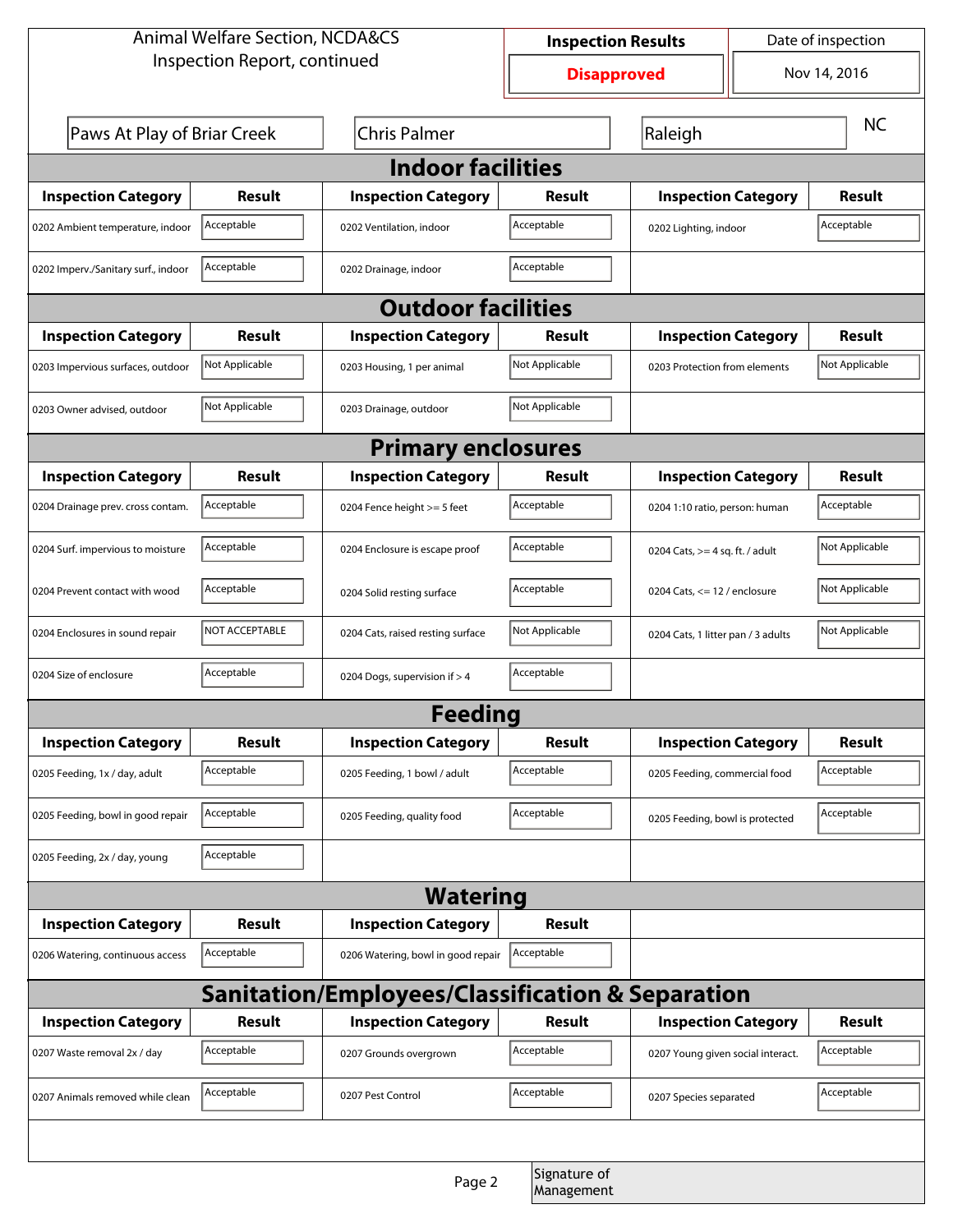| <b>Animal Welfare Section, NCDA&amp;CS</b>                                                                                                                       |                                       |                                                                                                                                              | Date of inspection<br><b>Inspection Results</b> |                |                                  |  |               |
|------------------------------------------------------------------------------------------------------------------------------------------------------------------|---------------------------------------|----------------------------------------------------------------------------------------------------------------------------------------------|-------------------------------------------------|----------------|----------------------------------|--|---------------|
| Inspection Report, continued                                                                                                                                     |                                       |                                                                                                                                              | Nov 14, 2016<br><b>Disapproved</b>              |                |                                  |  |               |
| Paws At Play of Briar Creek                                                                                                                                      |                                       | <b>Chris Palmer</b>                                                                                                                          |                                                 |                | Raleigh                          |  | <b>NC</b>     |
| <b>Sanitation/Employees/Classification &amp; Separation (continued)</b>                                                                                          |                                       |                                                                                                                                              |                                                 |                |                                  |  |               |
| <b>Inspection Category</b>                                                                                                                                       | <b>Result</b>                         | <b>Inspection Category</b>                                                                                                                   |                                                 | <b>Result</b>  | <b>Inspection Category</b>       |  | <b>Result</b> |
| 0207 Enclosure sanitized 2x / day                                                                                                                                | Acceptable                            | 0207 Number of employees                                                                                                                     |                                                 | Acceptable     | 0207 Isolation area & signage    |  | Acceptable    |
| 0207 Method of sanitation                                                                                                                                        | Acceptable                            | 0207 Females in estrus, separated                                                                                                            |                                                 | Not Applicable | 0207 Long term care program      |  | Acceptable    |
| 0207 Build./grnds., clean & repair                                                                                                                               | Acceptable                            | 0207 Owner perm, commingling                                                                                                                 |                                                 | Acceptable     | 0207 Animals confined            |  | Acceptable    |
|                                                                                                                                                                  |                                       | 0207 Young with dam                                                                                                                          |                                                 | Acceptable     |                                  |  |               |
|                                                                                                                                                                  |                                       | <b>Veterinary Care</b>                                                                                                                       |                                                 |                |                                  |  |               |
| <b>Inspection Category</b>                                                                                                                                       | Result                                | <b>Inspection Category</b>                                                                                                                   |                                                 | Result         | <b>Inspection Category</b>       |  | <b>Result</b> |
| 0210 Program of veterinary care                                                                                                                                  | Acceptable                            | 0210 Daily observation of animals                                                                                                            |                                                 | Acceptable     | 0210 Rabies vaccination          |  | Acceptable    |
| 0210 Veterinary care when needed                                                                                                                                 | Acceptable                            |                                                                                                                                              |                                                 |                |                                  |  |               |
| <b>Vehicles</b>                                                                                                                                                  |                                       |                                                                                                                                              |                                                 |                |                                  |  |               |
| 0301 Vehicles mechanically sound                                                                                                                                 | Acceptable                            | 0301 Fresh air and ventilation                                                                                                               |                                                 | Acceptable     | 0301 Cargo area clean            |  | Acceptable    |
|                                                                                                                                                                  |                                       | <b>Primary Enclosure Used in Transportation</b>                                                                                              |                                                 |                |                                  |  |               |
| <b>Inspection Category</b>                                                                                                                                       | Result                                | <b>Inspection Category</b>                                                                                                                   |                                                 | Result         | <b>Inspection Category</b>       |  | <b>Result</b> |
| 0302 Construction of enclosure                                                                                                                                   | Acceptable                            | 0302 Age and species separated                                                                                                               |                                                 | Acceptable     | 0302 Size of transport enclosure |  | Acceptable    |
| 0302 Enclosure clean & sanitized                                                                                                                                 | Acceptable                            |                                                                                                                                              |                                                 |                |                                  |  |               |
|                                                                                                                                                                  | <b>Transportation: Food and Water</b> |                                                                                                                                              |                                                 |                | <b>Transportation: Care</b>      |  |               |
| <b>Inspection Category</b>                                                                                                                                       | Result                                |                                                                                                                                              |                                                 |                | <b>Inspection Category</b>       |  | <b>Result</b> |
| 0303 Food & water during transport                                                                                                                               | Acceptable                            |                                                                                                                                              |                                                 |                | 0304 Observation of animals      |  | Acceptable    |
|                                                                                                                                                                  |                                       | Narrative Explanation, if needed                                                                                                             |                                                 |                |                                  |  |               |
|                                                                                                                                                                  |                                       | I performed a follow up inspection today. On the pervious inspection on 9/22/16 was marked disapproved because of inadequacies I discovered. |                                                 |                |                                  |  |               |
| The inadequacies I addressed today are numerous dog suites that have chew marks and some with small holes around the inside molding on the suite doors. The dogs |                                       |                                                                                                                                              |                                                 |                |                                  |  |               |
| have access to these areas with in the suites. The dog suites looked at on 9/22/16 have not repaired. 0204-                                                      |                                       |                                                                                                                                              |                                                 |                |                                  |  |               |
|                                                                                                                                                                  |                                       |                                                                                                                                              |                                                 |                |                                  |  |               |
|                                                                                                                                                                  |                                       |                                                                                                                                              |                                                 |                |                                  |  |               |
|                                                                                                                                                                  |                                       |                                                                                                                                              |                                                 |                |                                  |  |               |
|                                                                                                                                                                  |                                       |                                                                                                                                              |                                                 |                |                                  |  |               |
| check here if additional pages of narrative are attached                                                                                                         |                                       |                                                                                                                                              |                                                 |                |                                  |  |               |
| Digital signature of inspector<br>(disregard if report has 4 pages)<br>check here if a euthanasia inspection form is attached                                    |                                       |                                                                                                                                              |                                                 |                |                                  |  |               |
| Signature of<br>Page 3<br>Management                                                                                                                             |                                       |                                                                                                                                              |                                                 |                |                                  |  |               |